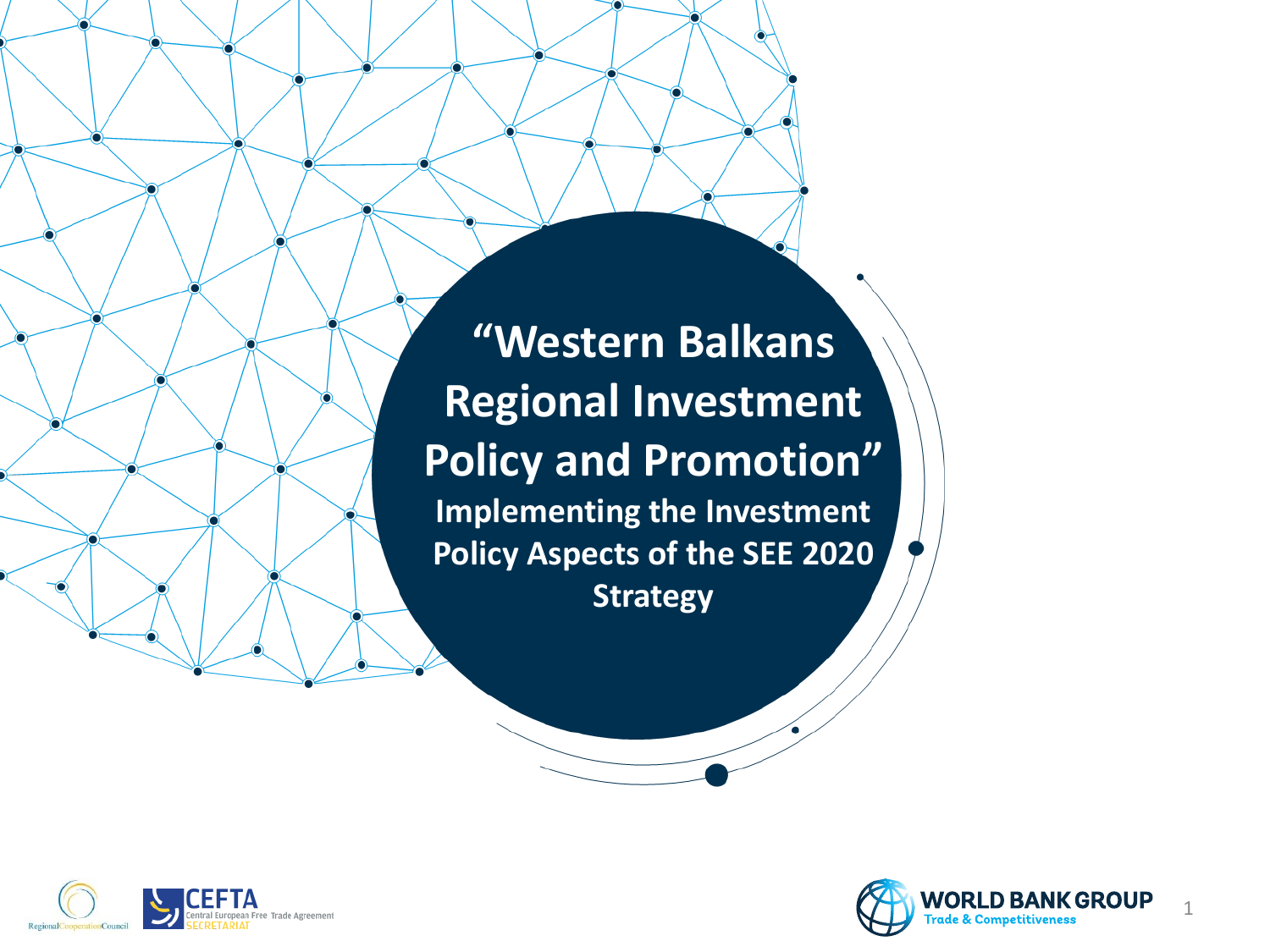### Key Project Data

- **Objective:** contribute to…
	- an increase in direct investment (foreign and intraregional) of \$60 million (baseline year 2015) by 2020;
	- an increase in firm level investment leads and commitments of 10% by 2019 (baseline year 2015), both region-wide.
- **Context:** support with the implementation of the '*Integrated Growth*' pillar of the SEE 2020 Strategy and National Economic Reform Programmes (2015).
- **Geographic scope:** Albania, Bosnia and Herzegovina, FYR Macedonia, Kosovo, Montenegro and Serbia.
- **Project partners:** CEFTA, RCC and the EC.
- **Time frame:** 3 years + (Q2/2017-Q2/2020).
- **Funding envelop:** €2,5 million



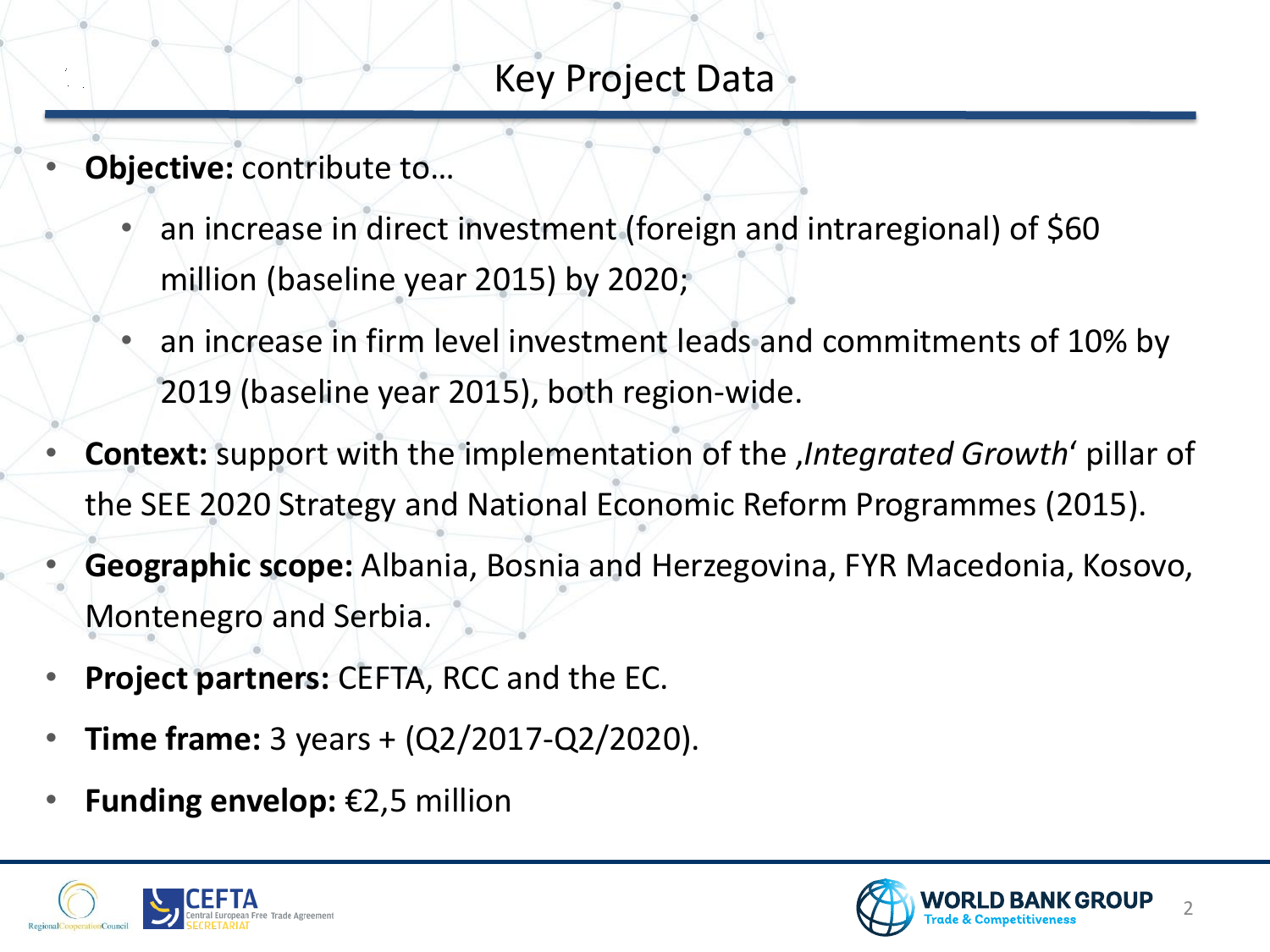## Project Context

- This project is designed as part of the umbrella Program for Investment Climate and Agribusiness Competitiveness in Western Balkans (P599992). Objectives:
	- increased investment in the region by \$85 million;
	- increased productivity of the agribusiness sector by 15%;
	- increased competitiveness of (SMEs) by reducing costs of business operations
- The project will leverage and complement existing WB projects and engagements as well as other donor programs in the region
- The work will leverage existing analysis by UNCTAD, OECD and other donors, in particular:
	- UNCTAD: regional and country-level Investment Policy Reviews
	- OECD: regular monitoring of the implementation of the SEE 2020 strategy



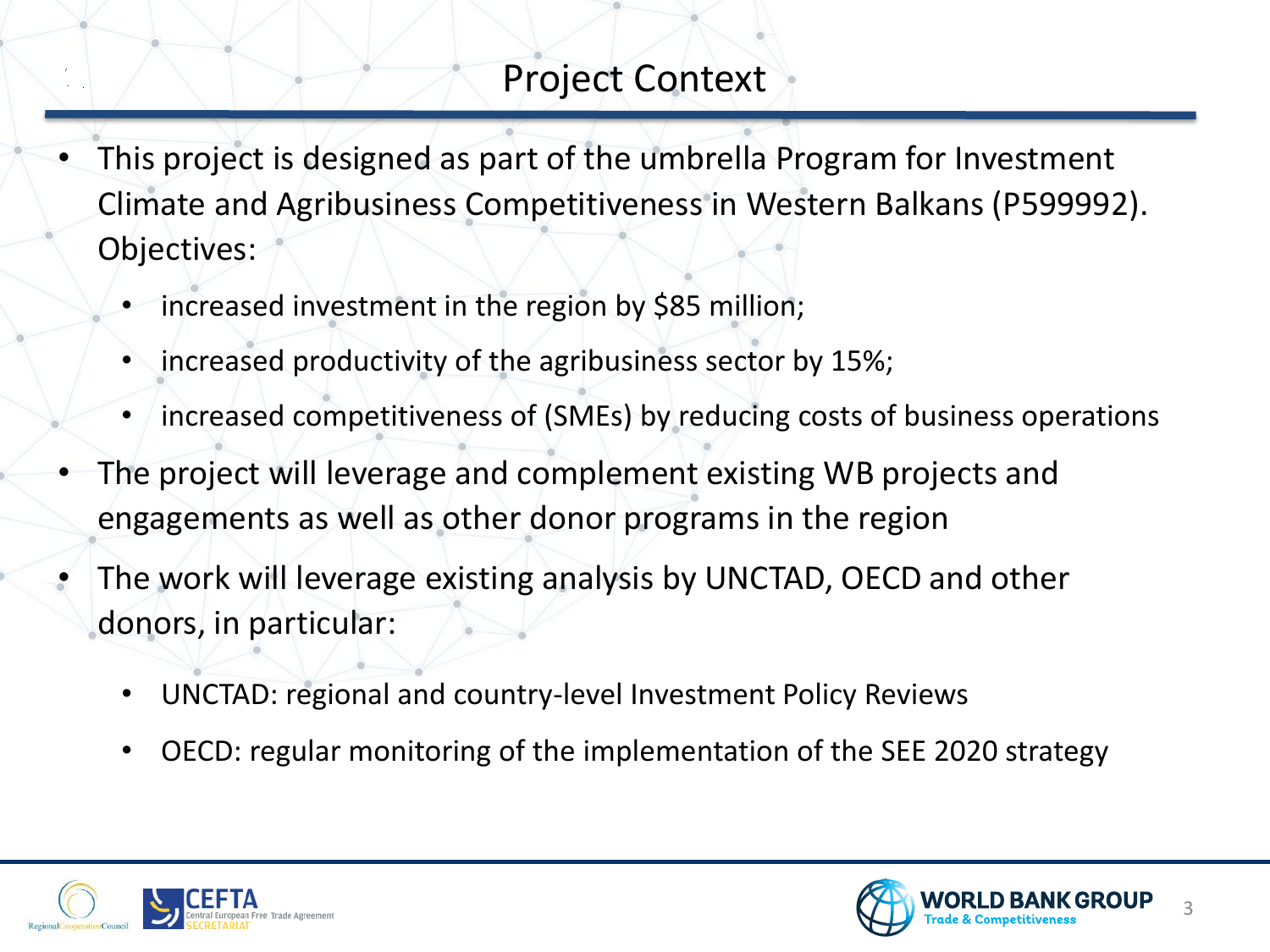# Project Objectives

**Greater convergence of regional investment policies and alignment with EC standards**

Removal of barriers to regional trade and investment

- Higher degree of regional convergence
	- Greater connectivity and development of RVCs
- **Effective integration into Global Value Chains**
- Support with EU accession process

- Unlocking of higher levels of FDI and intra-regional investment
- Faster economic growth
- Enhanced job creation





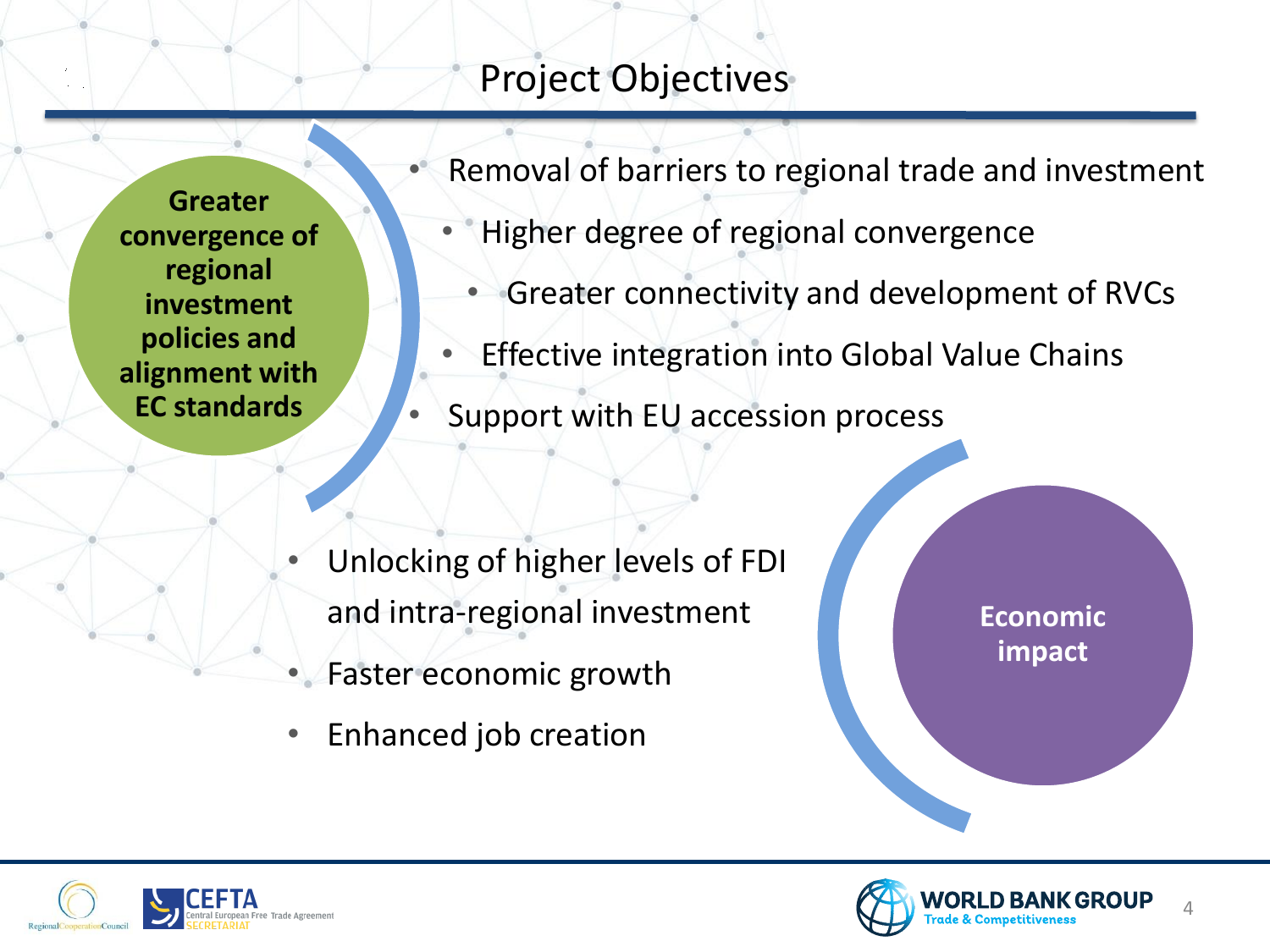### Project Components

**The Western Balkans Regional Investment Policy and Promotion project - Three core components**

I**. Regional investment reform agenda & framework**

**II. Horizontal investment policy reform implementation**

**III. Targeted investment promotion**

- Stocktaking of IP barriers
- Categorization and rationalization of issues
- Regional reform dialogue
- Implementation of reforms on economy level
- Closing implementation gaps
- Peer to peer learning
- Private sector engagement
- Increase effectiveness of regional investment promotion efforts
- Targeted investment promotion
- Identification of regional value
- propositions

Focus on implementation

Focus on implementation

Greater convergence of regional investment policies





5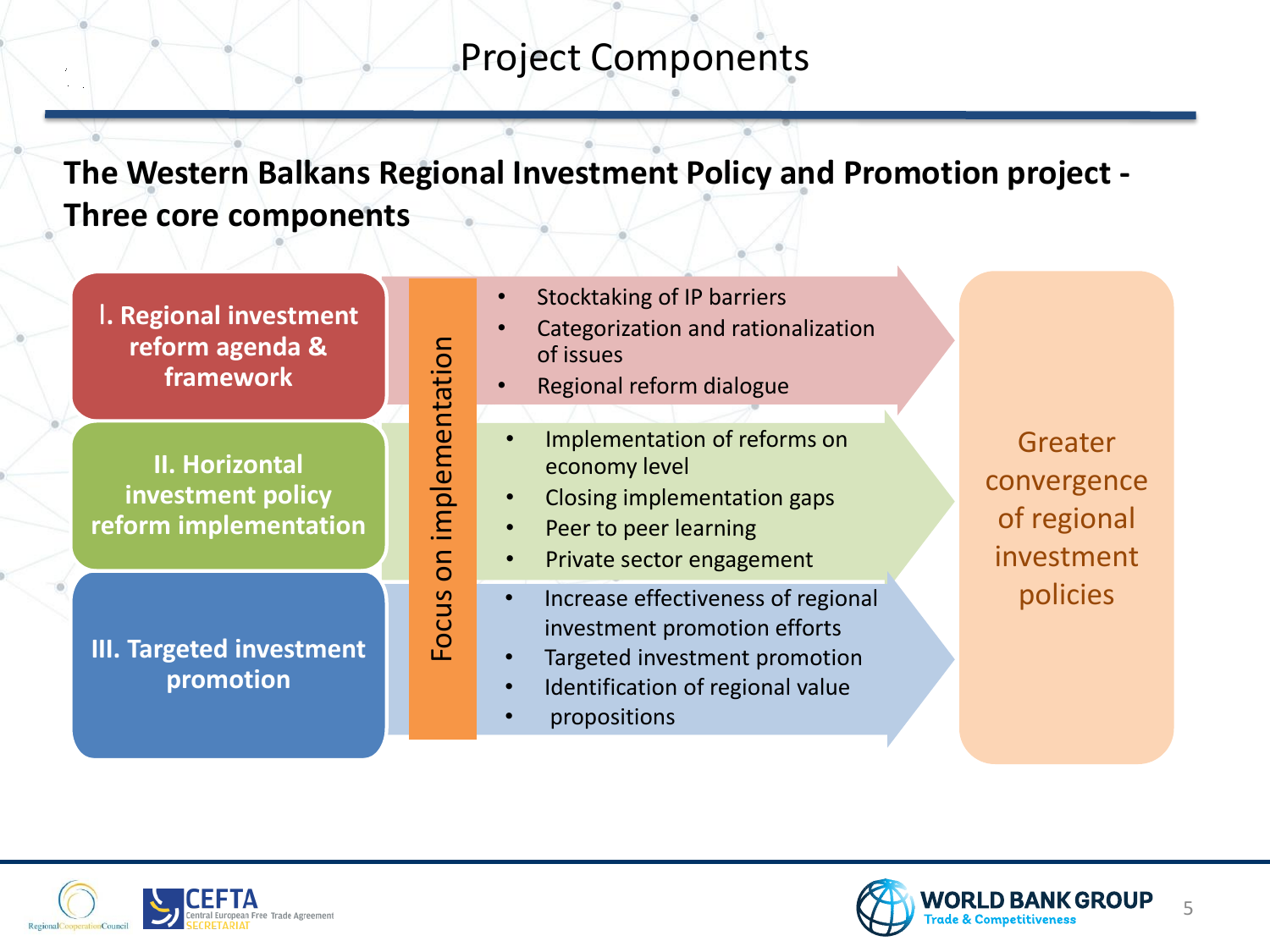In driving the reform agenda, the project will focus on key Areas That Matter Most For The Private Sector In SEE.